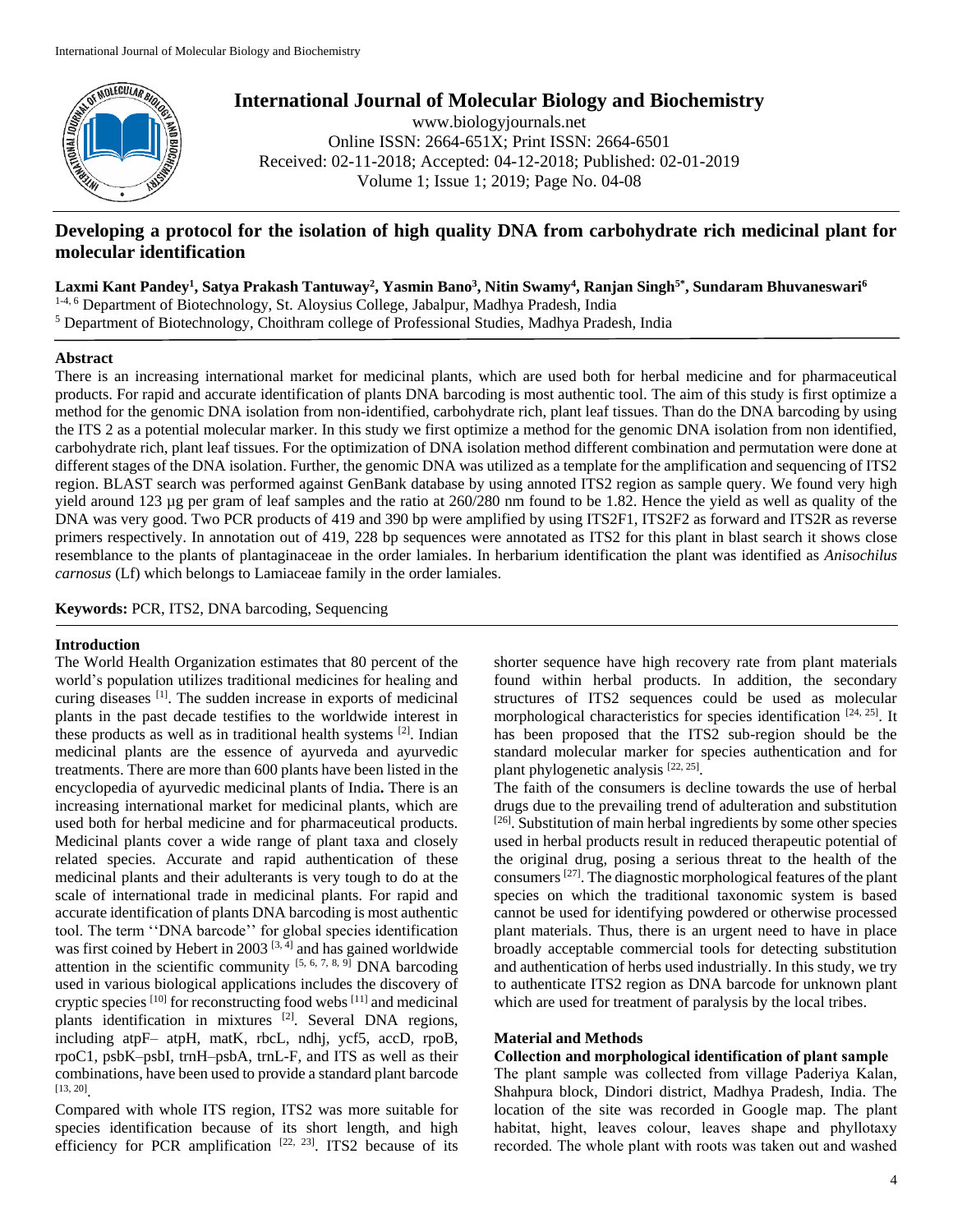with water to remove any kind of contamination. Colour of roots and stem were noted down. Fresh young leaves for DNA isolation were plucked by forceps, washed and kept into a glass bottle containing absolute ethanol and cap closed tightly. For morphological identification herbarium voucher sheet was prepared. The herbarium of the plant was sent to the Botany Department of State Forest Research Institute (SFRI) Jabalpur, Madhya Pradesh, India for its morphological identification.

#### **DNA Extraction, Amplification, and Sequencing**

The isolation of genomic DNA was tried from different types plant leaves i.e. young fresh, dry and ethanol preserved leaves. Initially CTAB based extraction buffer [28] was employed for isolating genomic DNA. To get the optimal result several modifications has been made to the existing methodology for genomic DNA isolation. The optimized sop was used to isolate the genomic DNA from leaf sample. The ITS2 sequences were amplified using the following pair of universal primers ITS2-F, 5′-YGACTCTCGGCAACGGATA -3′ and ITS2-R, 5′- RGTTTCTTTTCCTCCGCTTA -3'<sup>[29]</sup>. The primer pair was synthesized by Bangalore Genei Pvt Ltd. (Bangalore, India). The PCR was conducted in 25  $\mu$ L volumes containing 1×PCR Buffer [100mM Tris–HCl, 100mM (NH4)2SO4, 100mM KCl, 1% TritonX-100,pH 8.8], 2.5mM  $Mg2+$ , 0.5  $\mu$ M of each primer, 0.4mM dNTPs, 1 U Taq DNA polymerase (TaKaRa Bio., Kyoto, Japan), and 50 ng genomic DNA template. The amplification was performed in a Mastercycler nexus gradient (Eppendorf AG, Hamburg, Germany) with the following PCR program: 94◦C for 5 min, followed by 35 cycles of 94◦C for 45 s, 56◦C for 45 s, 72◦C for 1.5 min, and a final extension at 72◦C for 10 min. The PCR products were sequenced by NIRTH (Jabalpur, India).

#### **Data Analysis**

The original sequence was edited and assembled manually using CodonCode Aligner V3.0 (CodonCode Co., USA). The sequence was annotated and trimmed using ITS2 annotation tools based on the Hidden Markov Model (HMM)<sup>[30]</sup> to remove the conserved 5.8S and 28S DNA sequences [31]. BLASTA1 and the nearest distance method were used to evaluate the species authentication efficacy<sup>[32]</sup>.

# **Results**

#### **Generation of Herbarium Sheet**

For the morphological identification Herbarium voucher sheet has been prepared for the plant taken from the site. In herbarium identification the plant was identified as *Anisochilus carnosus* (Lf) which belongs to Lamiaceae family in the order lamiales.

#### **Qualitative analysis of genomic DNA**

To obtain good quality of DNA several modifications were done at every step and then final SOP was generated (Figure 1). As per as the optimized method is concerned we found very high yield around 123 µg per gram of leaf samples and the ratio at 260/280 nm found to be 1.82. Hence the yield as well as quality of the DNA was very good (Figure 2).



\* Standard operating protocol; • Extraction Buffer; • Lysis Buffer

Fig 1: Diagrammatic representation of various modifications employed during the optimization for the isolation of genomic plant DNA from the leaf sample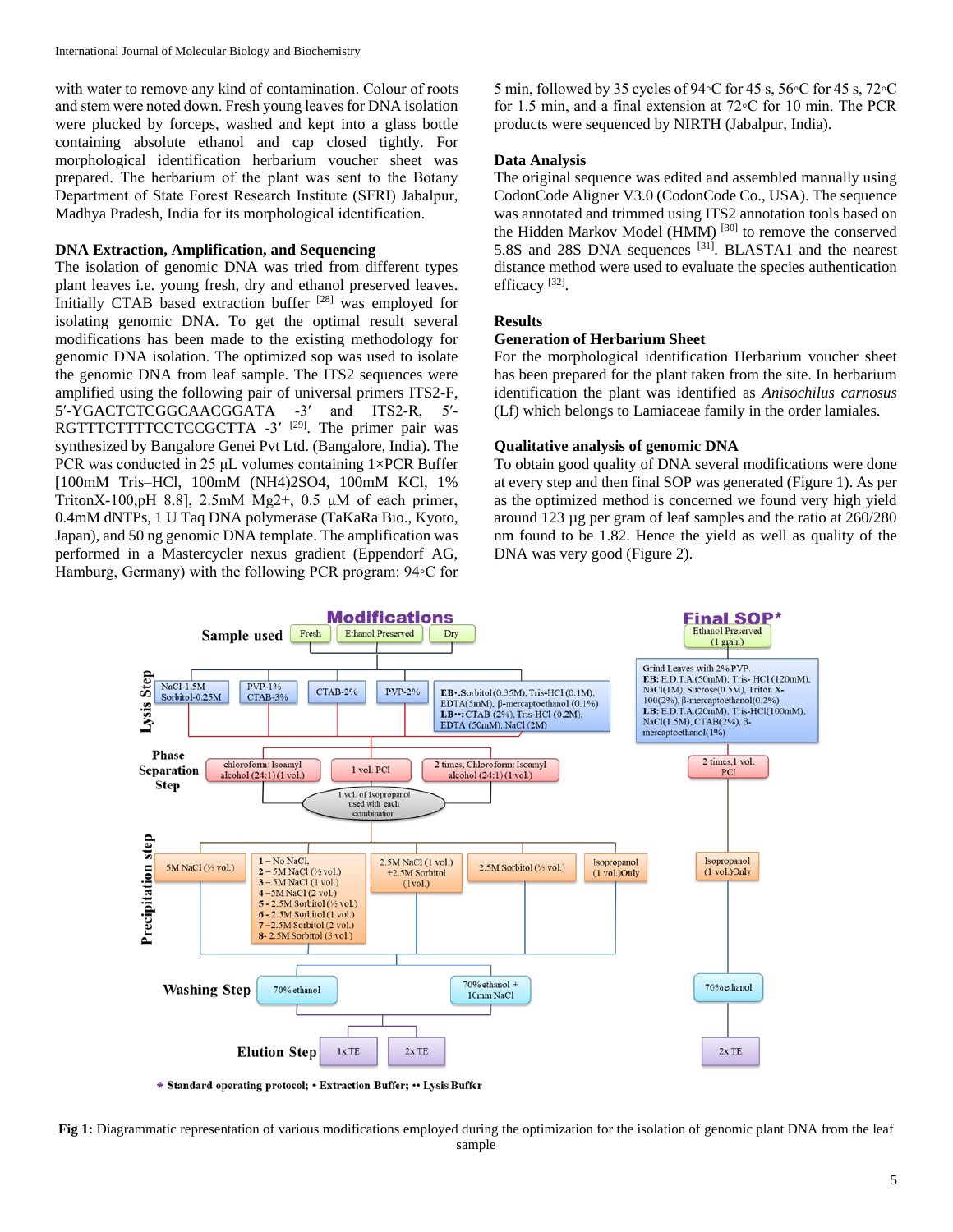

**Fig 2:** Gel electrophoresis of genomic DNA isolated form leaves of a plant on 1% agarose gel. Lane 1- 1kb DNA ladder. Lane 2, 3 & 4- Genomic DNA isolated by different combination. Lane 5- Genomic DNA isolated from present optimized method without RNase treated and Lane 6- Intact and bright DNA band isolated by optimized method treated with RNase.

#### **Amplification and purification of ITS2 gene**

To remove the RNA the isolated DNA was treated with RNase. To check the inhibitors in the sample DNA it was subjected to the restriction endonuclese digestion. There is no issue with the cutting of DNA with these enzymes which shows there are no enzyme inhibitors present in the sample DNA. Two PCR products of 419 and 390 bp were amplified by using ITS2F1, ITS2F2 as forward and ITS2R as reverse primers respectively. The size and intensity of the PCR amplified products were checked on to 2% agarose gel (Figure 3).



**Fig 3:** Amplification of DNA spanning 5.8s RNA-ITS2-28s RNA region. Lane 1- 100 bp DNA ladder. Lane 2- PCR product of ITS2F1 and ITS2R (390 bp); Lane 3- PCR product of ITS2F2 and ITS2R (418 bp).

#### **Sequencing and annotation of ITS2 region**

A total of 20 ng of DNA was used as a template for generation the ITS2 gene sequences. Sequencing was performed along 5' as well as 3' end of the template for the authenticity of the sequence. The 419 bp sequences was annotated and trimmed using ITS2 annotation tool. Out of 419, 228 bp sequences were annotated as ITS2 for this plant. The structure for this ITS2 region was predicted. Further this annoted ITS2 sequence was subjected to BLASTA1 and the nearest distance method to construct phylogenetic tree (Figure 4).



**Fig 4:** Phylogenetic tree demonstrating differences in the ITS2 region of medicinal plants. The results are based on the maximum-likelihood approximation of the standard likelihood ratio test score. The branch length is proportional to the number of base pair substitutions. Scale bar indicates the base pair substitution rate.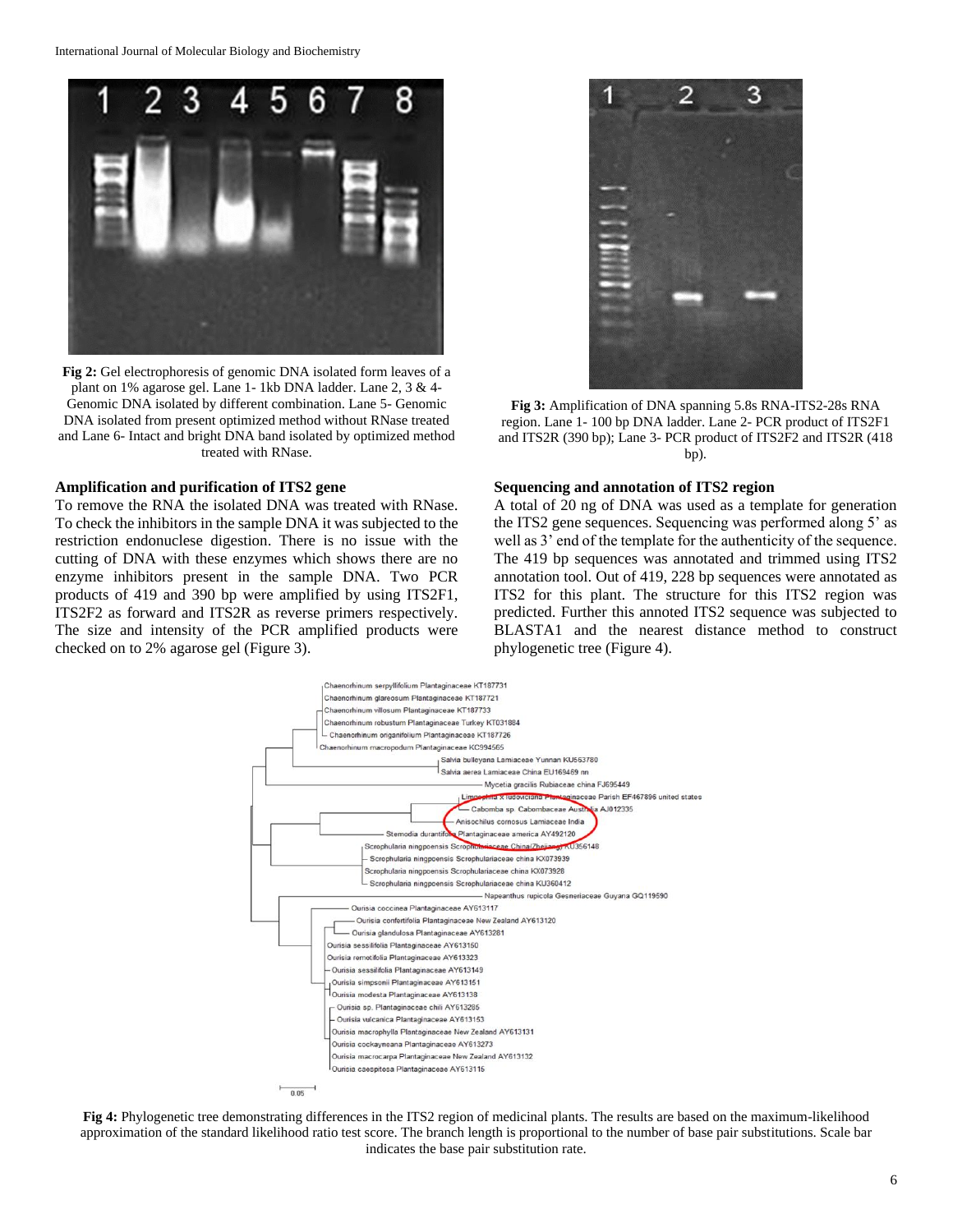#### **Discussion**

Genomic DNA was firstly extracted by the method described by Doyle and Doyle (1990). But the DNA was in very low quantity and very poor quality. The DNA bands were very faint and smearing. To obtain good quality of DNA so many modifications were done in Doyle and Doyle but smeared and very low intensity bands were obtained in the agarose gel. In this procedure we got sticky and mucilaginous brownish pellet due to high amount of polysaccharides and phenolic compounds get precipitated with DNA and due to which we encountered the problem of dissolving of pellet, it becomes viscous with TE buffer. There were so many combinations were also applied to precipitate high amount of DNA during modification but we got only less amount of DNA every time. To remove polysaccharides and phenolic compounds we used Sorbitol and PVP respectively in extraction buffer, but viscosity was not reduced. Different combinations of NaCl, Sorbitol with isopropanol were tried to precipitate the DNA. To obtain good quality of DNA several modifications were done at every step and then final SOP was generated. DNA quantity and quality was very good. The pellet obtained was clear and readily dissolved in 2X TE buffer. The DNA bands were intact and bright on agarose gel. The quantification of DNA was done by taking spectrophotometric readings at 260 and 280 nm. The nonoptimized methods showed very less concentration of DNA ranging from 1 to 28 µg per gram of leaf samples. To check the purity 260nm/280nm ratio was measured. For non-optimized DNA samples, the ratio varies from 0.3 to 1.6 which shows contamination of the DNA. As per as the optimized method is concerned we found very high yield around 123 µg per gram of leaf samples and the ratio at 260/280 nm found to be 1.82. Hence the yield as well as quality of the DNA was very good. This method was further used to isolate DNA from other samples and get 58 to 110 µg DNA per gram of leaf samples. To remove the RNA the isolated DNA was treated with RNase. To check the inhibitors in the sample DNA it was subjected to the restriction endonuclese digestion. There is no issue with the cutting of DNA with these enzymes which shows there are no enzyme inhibitors present in the sample DNA. Two PCR products of 419 and 390 bp were amplified by using ITS2F1, ITS2F2 as forward and ITS2R as reverse primers respectively. The size and intensity of the PCR amplified products were checked on to 2% agarose gel. After confirmation of the size and yield of the PCR amplicons, it was further purified by using silica based column. After purification from agarose gel we got 3.6 µg of PCR amplified DNA. A total of 20 ng of DNA was used as a template for generation the ITS2 gene sequences. Sequencing was performed along 5' as well as 3' end of the template for the authenticity of the sequence. The 419 bp sequences was annotated and trimmed using ITS2 annotation tool. Out of 419, 228 bp sequences were annotated as ITS2 for this plant. The structure for this ITS2 region was predicted. Further this annoted ITS2 sequence was subjected to BLASTA1 and the nearest distance method to construct phylogenetic tree.

In herbarium identification the plant was identified as *Anisochilus carnosus* (Lf) which belongs to Lamiaceae family in the order lamiales. But in phylogenetic tree it grouped with plantaginaceae in the order lamiales. So at the first instance it looks the there is discrimination between the morphological and molecular characterization the species. Some studies have concluded that DNA barcoding sequences do not usually have sufficient

phylogenetic signals to resolve evolutionary relationships [33]. So ITS2 region could be used as a DNA barcode but other regions should be investigated along with this to get the clear picture of identification of plants.

# **Conclusion**

We would like to conclude that, we have developed an SOP for the isolation of genomic DNA from the carbohydrate rich leaf sample. Then the DNA barcode was developed for that plant by using the genomic DNA. By using the previously optimized methods we get smearing, less yield and no yield of DNA. Owing to this we did several modifications at every steps and get highquality and excellent yield of DNA. By utilizing this DNA we develop the DNA barcode spanning ITS2 region and it was compared with other plants. In this it was showing close resemblance to the plants of plantaginaceae in the order lamiales. But In herbarium identification the plant was identified as *Anisochilus carnosus* (Lf) which belongs to Lamiaceae family in the order.

#### **Acknowledgment**

This work was supported by the St Aloysius College, Jabalpur (MP) India. So we are thankful to college for providing the space to carry out the work. We are also thanks to Mr. Mukesh Kumar for his technical help in this work.

#### **References**

- 1. http://www.worldwildlife.org/what/globalmarkets/wildlifetr ade/ faqs-medicinalplant.html
- 2. Marichamy NK, Kumar NY, Ganesan A. Sustainable development in exports of herbals and Ayurveda, Siddha, Unani and Homeopathy (Ayush) in India. Sci. Park Res. J. 2014; (92):34-38.
- 3. Hebert PDN, Ratnasingham S, deWaard JR. Barcoding animal life: cytochrome c oxidase subunit 1 divergences among closely related species. Proc. R Soc. Biol. Sci. Ser. B. 2003a; (270):S96-S99.
- 4. Hebert PDN, Cywinska A, Ball SL, deWaard JR. Biological identifications through DNA barcodes. Proc. R. Soc. Biol. Sci. Ser. B. 2003b; (270):313-321.
- 5. Blaxter M. Molecular systematics: counting angels with DNA. Nature. 2003; (421):122-124.
- 6. Gregory TR. DNA barcoding does not compete with taxonomy. Nature. 2005; (434):1067-1067.
- 7. Schindel DE, Miller SE. DNA barcoding a useful tool for taxonomists. Nature. 2005; (435):17.
- 8. Miller SE. DNA barcoding and the renaissance of taxonomy. Proc. Natl. Acad. Science. 200; (104):4775-4776.
- 9. Marshall E. Will DNA bar codes breathe life into classification? Science. 2005; (307):1037.
- 10. Crawford AJ, Cruz C, Griffith E, Ross H, Ibanez R, Lips KR. DNA barcoding applied to ex situ tropical amphibian conservation programme reveals cryptic diversity in captive populations. Mol. Eco. Resour. 2013; 13(6):1005-1018.
- 11. Garcia-Robledo C, Erickson DL, Staines CL, Erwin TL, Kress WJ. Tropical plant-herbivore networks: reconstructing species interactions using DNA barcodes. PLoS ONE. 2013; 8(1)**:**e52967.